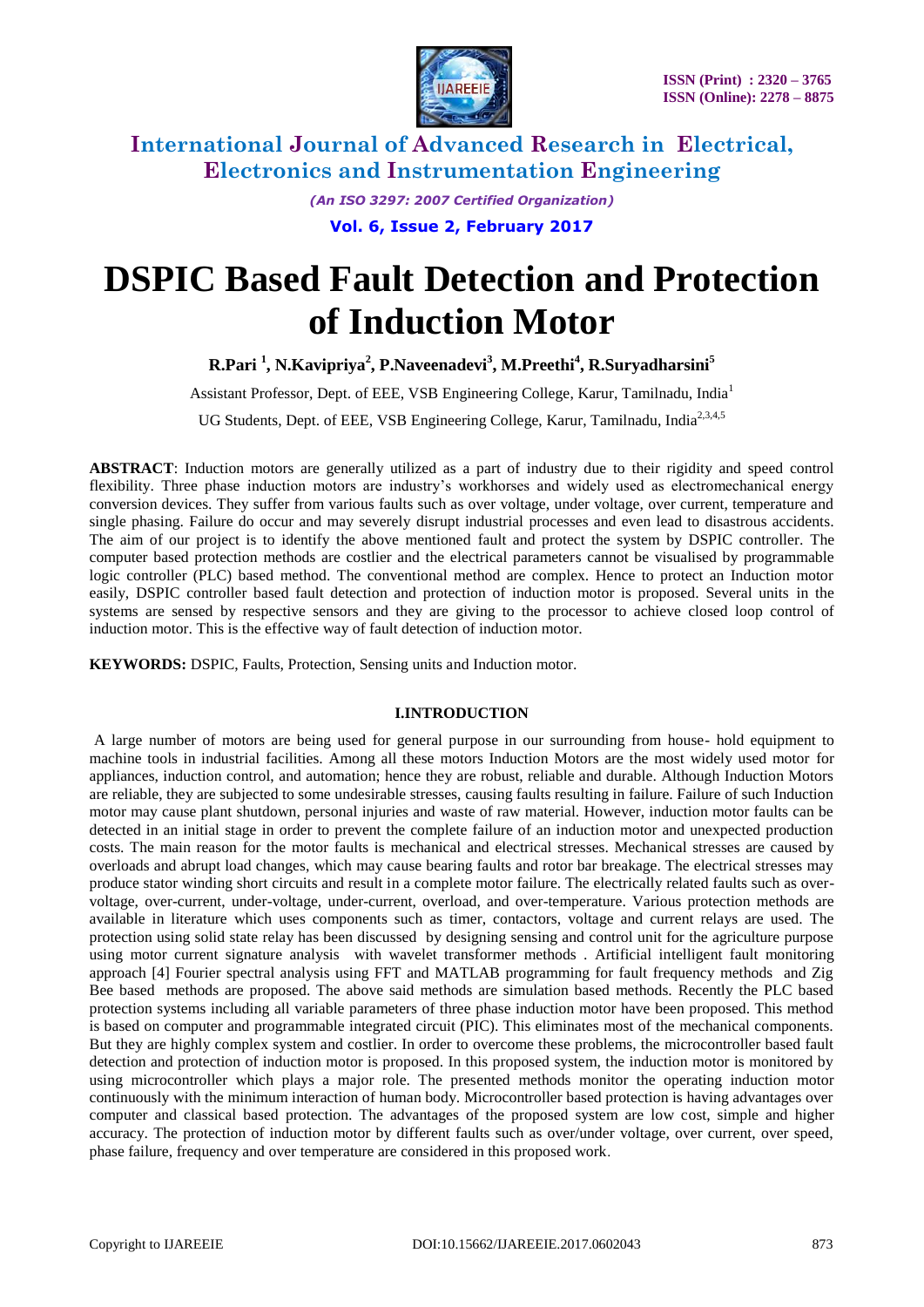

*(An ISO 3297: 2007 Certified Organization)*

### **Vol. 6, Issue 2, February 2017**

#### **II.SYSTEM MODEL AND ASSUMPTIONS**

#### **Fig 1. Controller circuit diagram**



The designed system implementation has been carried out using two different implementations, namely hardware and software implementation. In hardware implementation six sensing circuits were designed and those six sensor circuit outputs are connected to the 8:3 priority encoder circuit using IC 74148 as shown in figure 2. This encoder generates three bit BCD output and one bit enable output. The BCD output which is generated by the priority encoder is completely based on the input provided by the designed sensing circuits. The BCD outputs are connected to the 89C52 microcontroller. The main function of microcontroller is to display the fault conditions on LCD display with audio system with buzzer as shown in the figure. To minimize the starting surge current drawn by the motor, a delay of 30 seconds is generated using enable output of the priority encoder. The enable output of encoder is used to prevent tripping of the circuit at the starting and it generates the control signal to drive the relay driver. Which in turn isolate relay from switching of the motor during the faulty conditions. The faulty conditions considered are Over/Under voltage, over current, over temperature, phase failure, over speed and frequency. In software implementation has been carried out using the algorithm has been carried algorithm for the implementation of program is given below. If any fault occurs then the microcontroller sense the corresponding fault and displays the result on LCD display with audio signals.

#### **III.OPERATION OF CONTROLLER**

#### A. Over /under voltage sensing circuit

The over voltage occurs when any one of the line voltage increases above the rated voltage and it leads to harmful effect on machine insulation. In order to overcome this problem, over voltage sensing unit is designed. The designed unit consists of three potential transformers to step down the line voltage to 12V. This step down voltage is rectified and filtered to get dc voltage proportional to the line voltage. This dc voltage is compared with reference voltage which has set by the pre set value. This comparator is formed using quad op-amp IC LM 324 and the output of the comparator is fed to priority encoder IC 74148.

#### B. Overload sensing circuit

When there is increase in mechanical load on the motor beyond the rated value then the overload situation occurs. Due to this increase in current beyond the rated current then motor gets heated up and causes harm to the motor. In order to overcome this situation, the overload sensing circuit is designed. The designed circuit is used to monitor the load current using Hall Sensor module AC5712, which senses the current up to 20Amp. This module gives dc output proportional to the input ac line current. This dc voltage is further amplified and compared using comparator with reference voltage. The output by the comparator is fed to one of the input of priority encoder IC 74148. C. Temperature sensing circuit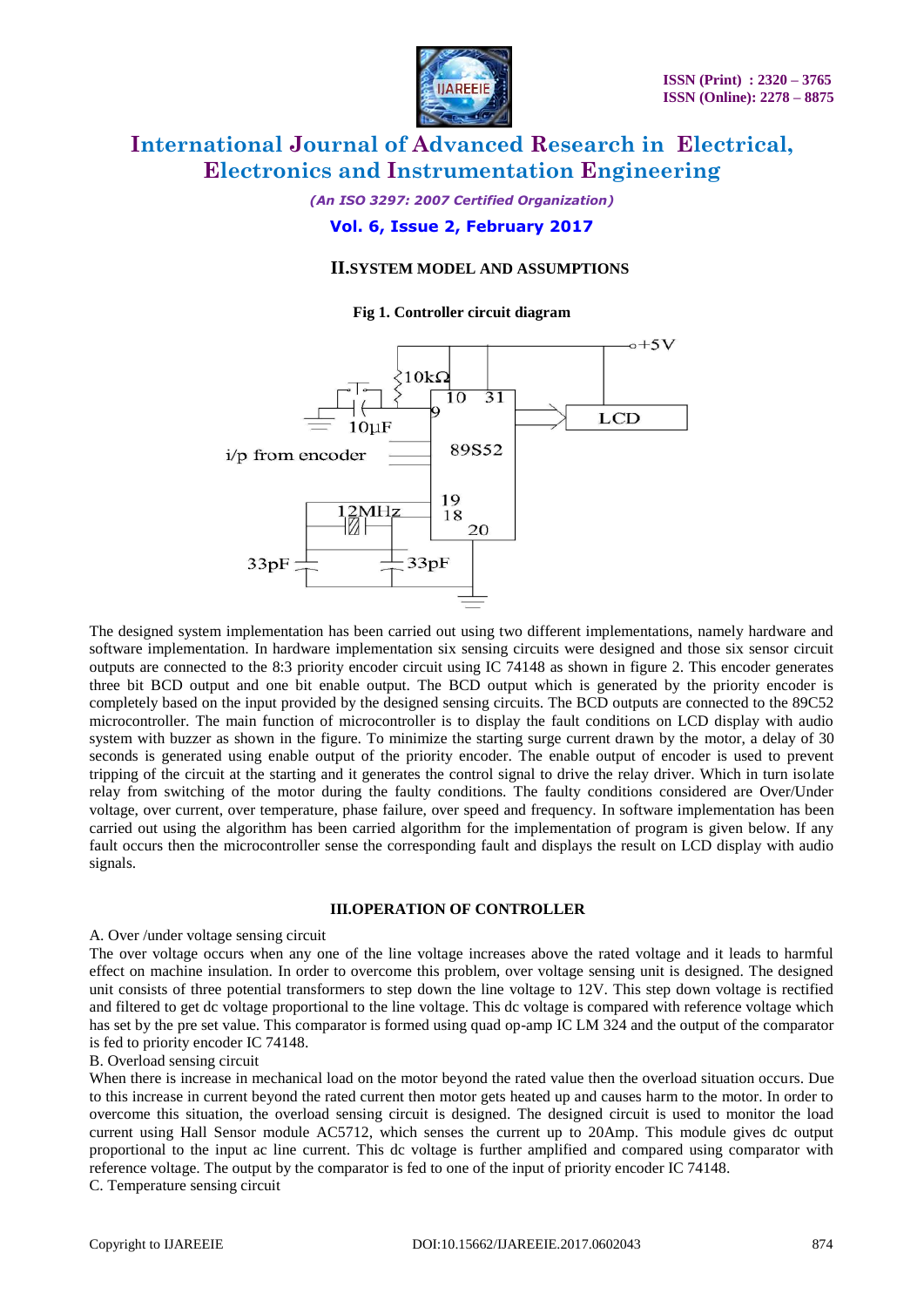

*(An ISO 3297: 2007 Certified Organization)*

### **Vol. 6, Issue 2, February 2017**

When the motor runs for longer period under loaded condition of the motor and it gets heated up which reduces the efficiency of the motor. In order to sense over temperature, Semiconductor IC LM35 is used. This sensor provides 10mv/ºc output voltage proportional to the increased temperature of the motor. This output is amplified by using opamp LM 324 and the output is compared with the reference voltage in the comparator formed by op-amp LM324. The output is fed to the priority encoder IC 74148.

#### **Fig 2 : Block diagram of DSPIC based speed control of induction motor**



#### D. Phase failure sensing circuit

In case of 3-phase Induction motor, three phase supply is needed. If any one of the phase fault occurs then remaining two phases are overloaded and gets heated up. In order to overcome this problem the phase failure sensing circuit is designed. This unit uses the three low ac voltages from three step down transformers for sensing the three phase voltage. These ac voltages are fed to Schmitt trigger formed by IC555. The outputs of three Schmitt triggers are fed to AND gates formed by IC CD4081. The digital outputs are then fed to priority encoder IC 74148.

#### E. Line Frequency sensing circuit

Frequency is directly proportional to speed of the motor. If any change in frequency then the speed also varies and that will effects on the bearing, shaft connected to load of the motor due this winding may burned out. In order to avoid this, frequency sensor circuit is designed. This frequency sensing circuit measures the frequency of the electrical signal and sense the fluctuation in the line frequency. This measured frequency is given to frequency to voltage converter IC LM 331.

#### F. Speed sensing circuit

Increase in speed leads to increase in operating temperature and decreases the functional horse power, which leads to reduce the life of motor. In order to sense the speed, the speed sensing circuit has been designed. The circuit consists of proximity sensor to send the speed of the motor. The output of the sensor is proportional to the speed of the motor and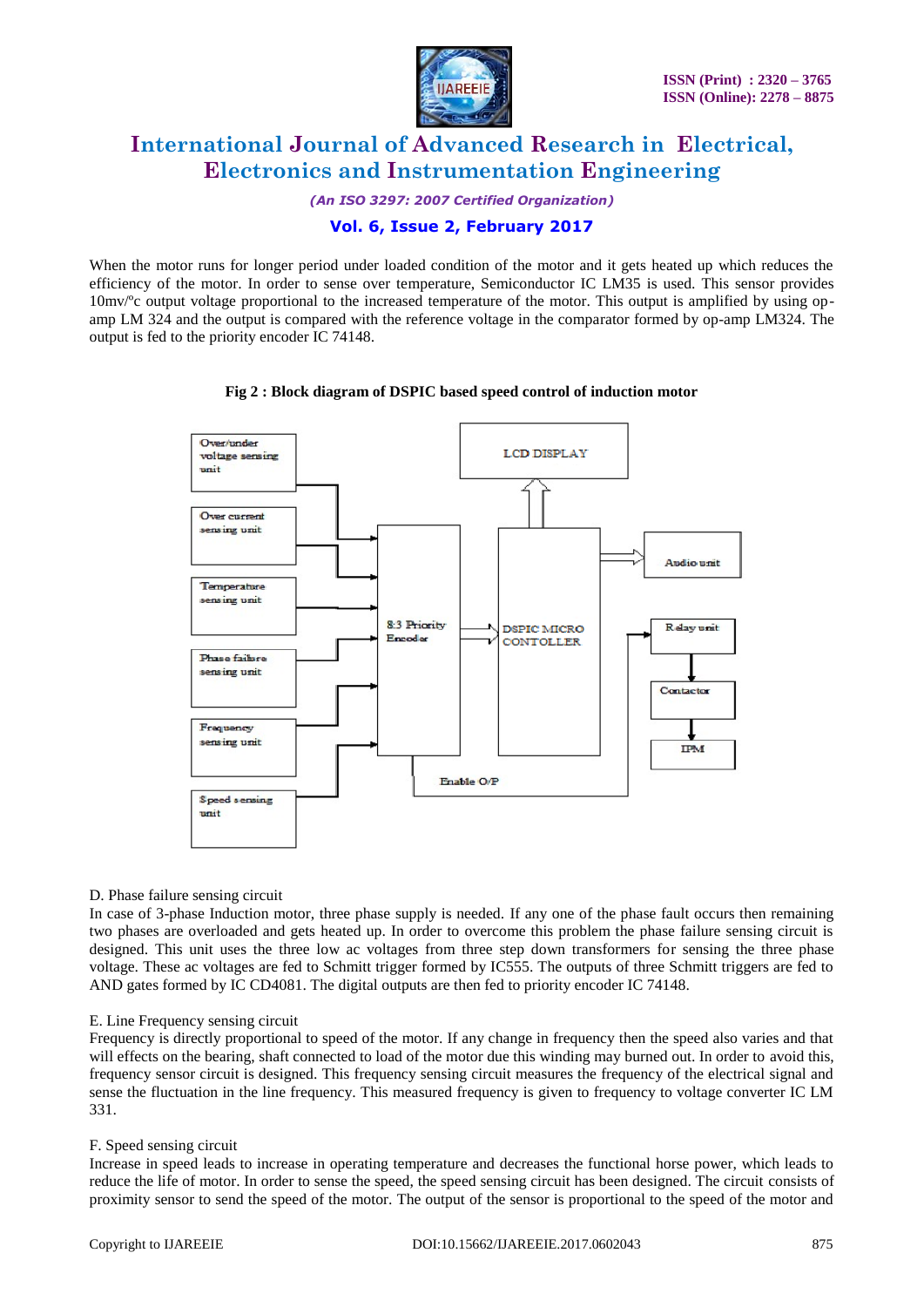

*(An ISO 3297: 2007 Certified Organization)*

### **Vol. 6, Issue 2, February 2017**

it is dependent on voltage. which is proportional to the dc voltage. This dc voltage is compared with reference voltage in the comparator formed by LM 324. Then output is fed to the priority encoder IC 74148.

#### **IV. RESULT AND DISCUSSION**

In the proposed system variable resistance (preset) is used for adjusting reference voltages for different parameters such as under/over voltage, over current, over temperature, over speed, frequency and phase failure. The values are set for the max. 430v, current 7.1amp, temperature50ºC.observations are listed in table , shown below. If the value of any parameter goes beyond the reference value than the relay unit releases the contact of the motor from the circuit. Hence the motor automatically turned–off. This is how the Induction Motor can be protected easily from the faults using this microcontroller based protection system. This system can be tested with various different rated Induction Motors.As per the designed value, the system withstand current up to 20amp,voltage up to 450V,temperature up to 120 ºC and speed of 6000rpm